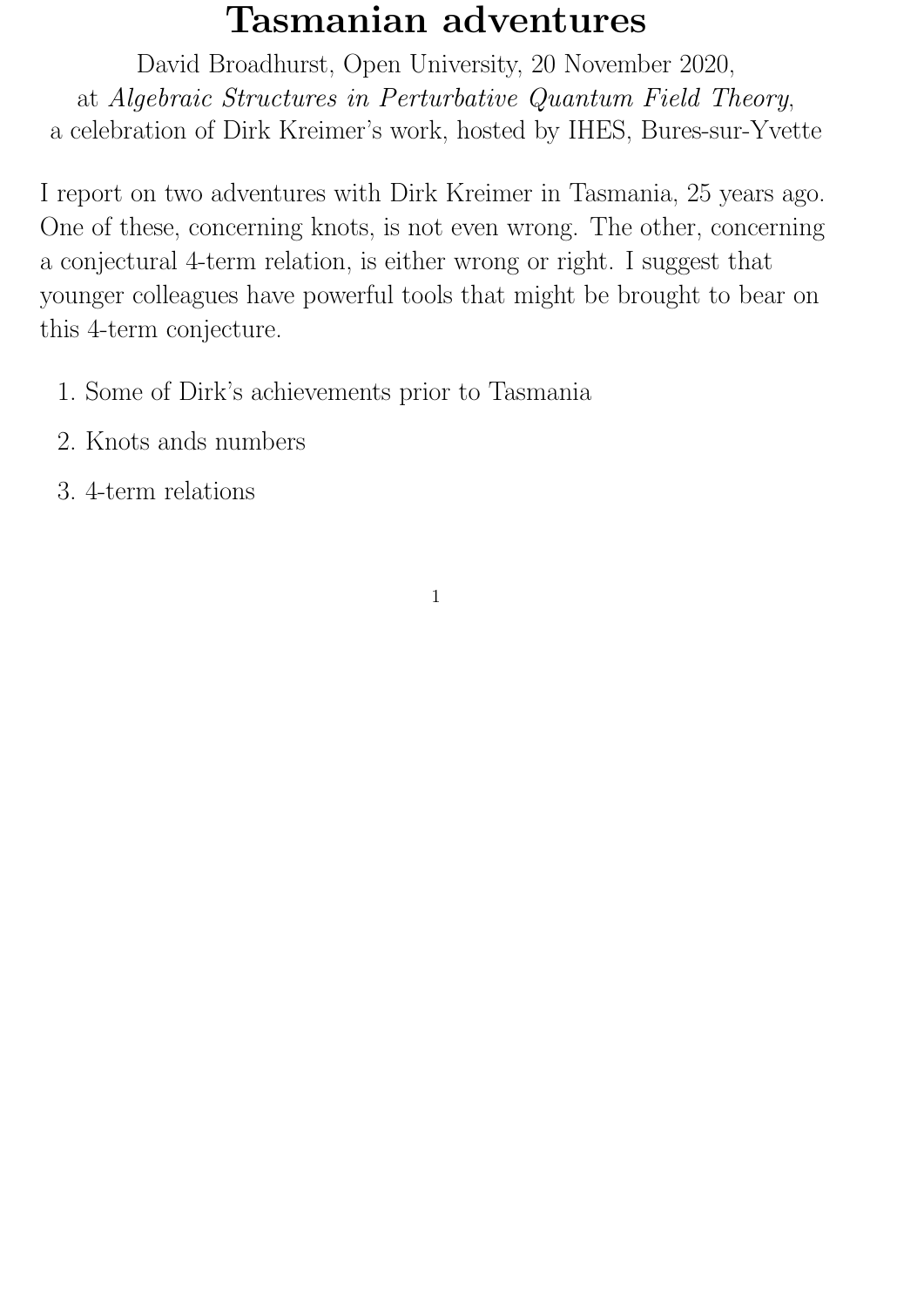# 1 Some of Dirk's achievements prior to Tasmania

We have heard much at this conference of the influence that Dirk has had since his discovery of the Hopf algebra of renormalization, first revealed to John Gracey and me in August 1997 at a private meeting in St Andrews, Scotland.

In this talk I call attention to some of his work before that memorable occasion.

I begin with some recollections of his graduate studies, from which I learnt a lot.

- 1. The problem of  $\gamma_5$  in weak interactions: innovation and staying calm.
- 2. Two-loop propagators, form factors and double boxes, with general kinematics: deft analysis and good programming.
- 3. Systematic understanding of generalized hypergeometric functions.
- 4. Regularization, by Hadamard's finite part.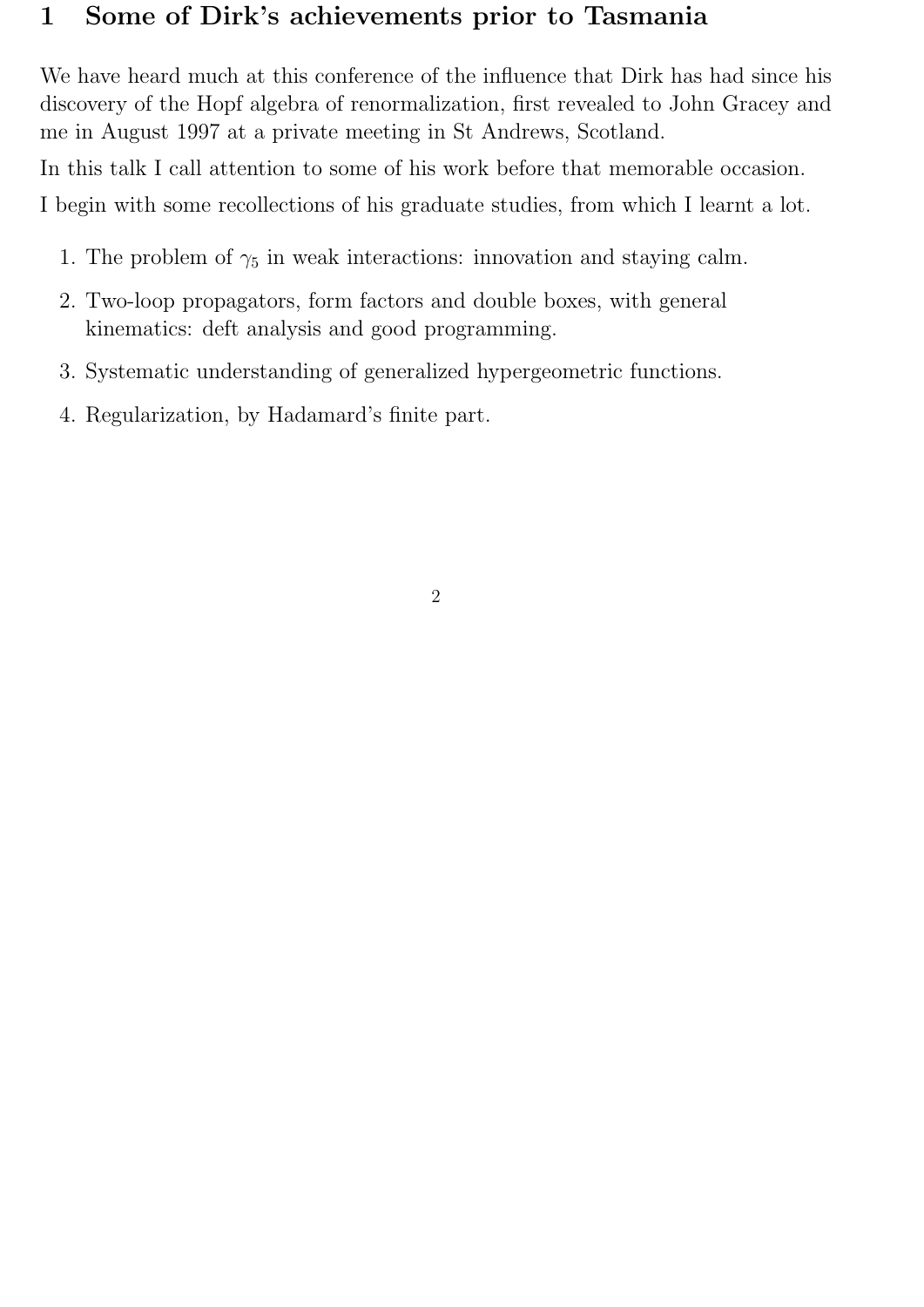## 2 Knots and numbers

- 1. Dirk decorated the braids of positive knots and obtained Feynman diagrams with trivalent vertices. He shrank enough edges to obtain subdivergence-free counterterms of forms that I was able to evaluate. [Show Dirk's figures.]
- 2. We associated families of positive knots with combinations of multiple zeta values (MZVs). Our dictionary between knots and numbers exploited the pushdown of MZVs to alternating sums of lesser depth. This led to our conjecture for the number  $D_{n,k}$  of primitive MZVs of weight n and depth k:

$$
1 - \frac{x^3y}{1 - x^2} + \frac{x^{12}y^2(1 - y^2)}{(1 - x^4)(1 - x^6)} = \prod_{n \ge 3} \prod_{k \ge 1} (1 - x^ny^k)^{D_{n,k}}.
$$

- 3. Our results included all the primitive contributions to the beta-function of  $\phi^4$ theory at 6 loops. We were keen to accomplish as much as possible at 7 loops.
- 4. Going from 7-loop  $\phi^4$  counterterms to knots was much more difficult: 4-valent vertices can be opened in 3 ways. Dirk had to consider a multiplicity of momentum routings, with link diagrams that he skeined to get positive knots, not all of which had been found to give MZVs. [Recall bushfire and lawn.]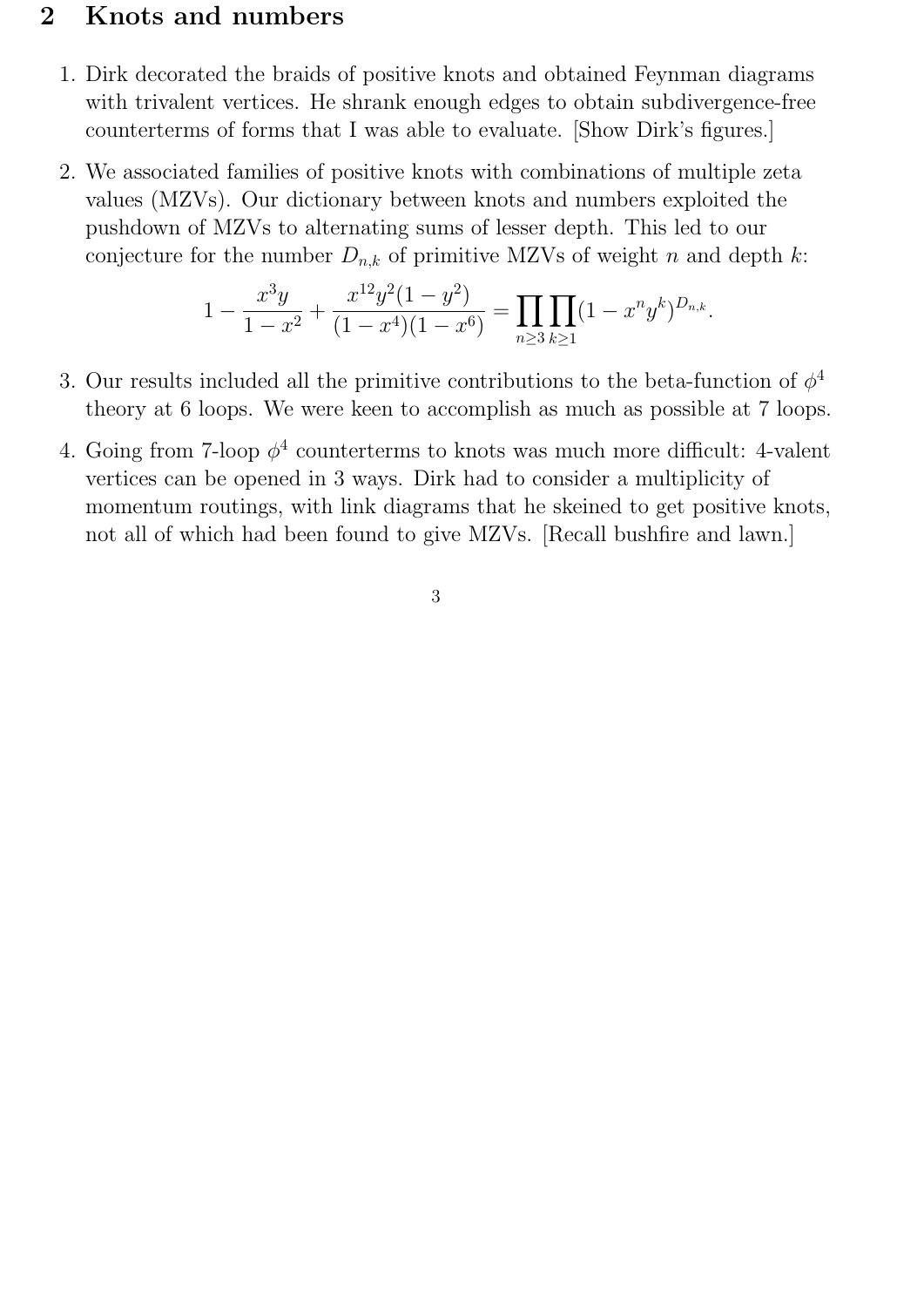#### 2.1 MZVs associated with positive knots via counterterms

The  $(2, 2k+1)$  torus knot with braid word  $\sigma_1^{2k+1}$  $i_1^{2k+1}$  is associated with  $\zeta_{2k+1}$ .

The (3, 4) torus knot, with braid word  $(\sigma_1 \sigma_2)^4$ , called  $8_{19}$  in the knot tables, is associated with  $N_{5,3}$ , where

$$
N_{a,b} \equiv \zeta(\overline{a},b) - \zeta(\overline{b},a)
$$

with bars denoting signs alternating sums:  $\zeta(5,3) = \sum_{m>n>0} (-1)^m/(m^5 n^3)$ . Then  $N_{5,3}$  gives a combination of  $\zeta_{5,3}$ ,  $\zeta_8$  and  $\zeta_5\zeta_3$  at 6 loops

The (3, 5) torus knot,  $10_{124} = (\sigma_1 \sigma_2)^5$ , is associated with  $N_{7,3}$  at 7 loops, or beyond.  $N_{2k+5,3}$  occurs at  $(k+6)$  loop, or beyond. At 8 loops, or beyond, we encounter  $N_{9,3}$ and  $N_{7,5} - \pi^{12}/(2^5 10!)$  in counterterms. The latter gives MZVs of depth 4.

At 9 loops, or beyond, we encounter weight-14 depth-4 MZVs We found these three knot-numbers at 14 crossings:

$$
N_{11,3}, \quad N_{9,5} + \frac{5\pi^{14}}{7032946176}, \quad \zeta_{5,3,3,3} + \zeta_{3,5,3,3} - \zeta_{5,3,3}\zeta_3 + \frac{24785168\pi^{14}}{4331237155245}.
$$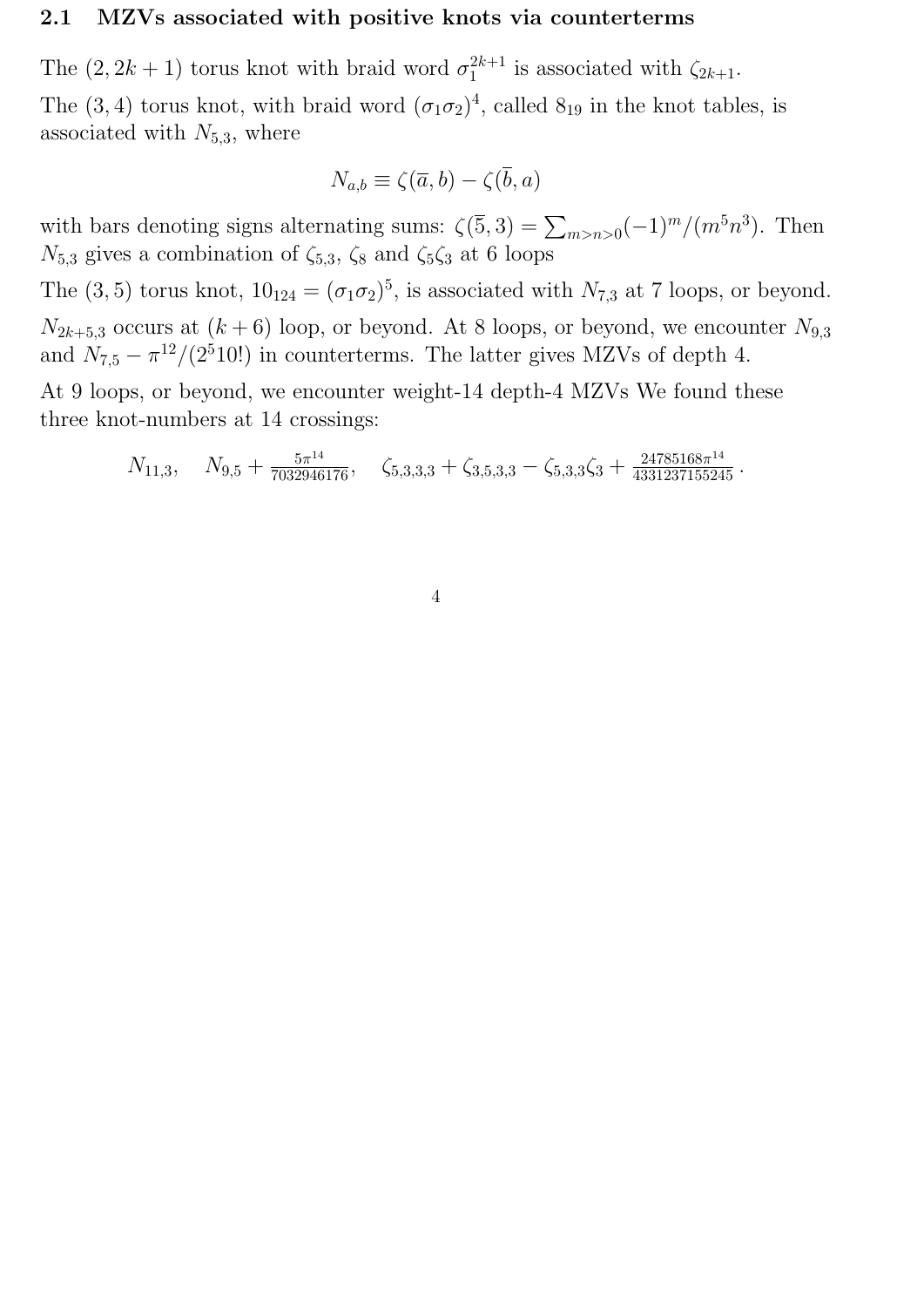At 7 loops, a depth-3 combination  $N_{3,5,3} \equiv \zeta_{3,5,3} - \zeta_3 \zeta_{5,3}$  occurs, associated with the 4-braid 11-crossing positive knot  $\sigma_1 \sigma_2^3 \sigma_3^2 \sigma_1^2 \sigma_2^2 \sigma_3$ .

At higher loops, we found these families of depth-3 combinations in counterterms:

$$
N_{2m+1,2n+1,2m+1} = \zeta(2m+1,2n+1,2m+1) - \zeta(2m+1)\zeta(2m+1,2n+1) + \sum_{k=1}^{m-1} {2n+2k \choose 2k} \zeta_P(2n+2k+1,2m-2k+1,2m+1) - \sum_{k=0}^{n-1} {2m+2k \choose 2k} \zeta_P(2m+2k+1,2n-2k+1,2m+1), N_{2m,2n+1,2m} = \zeta(2m,2n+1,2m) + \zeta(2m) \{\zeta(2m,2n+1) + \zeta(2m+2n+1)\} + \sum_{k=1}^{m-1} {2n+2k \choose 2k} \zeta_P(2n+2k+1,2m-2k,2m) + \sum_{k=0}^{n-1} {2m+2k \choose 2k+1} \zeta_P(2m+2k+1,2n-2k,2m),
$$

where  $\zeta_P(a, b, c) = \zeta(a) \{2\,\zeta(b, c) + \zeta(b+c)\}.$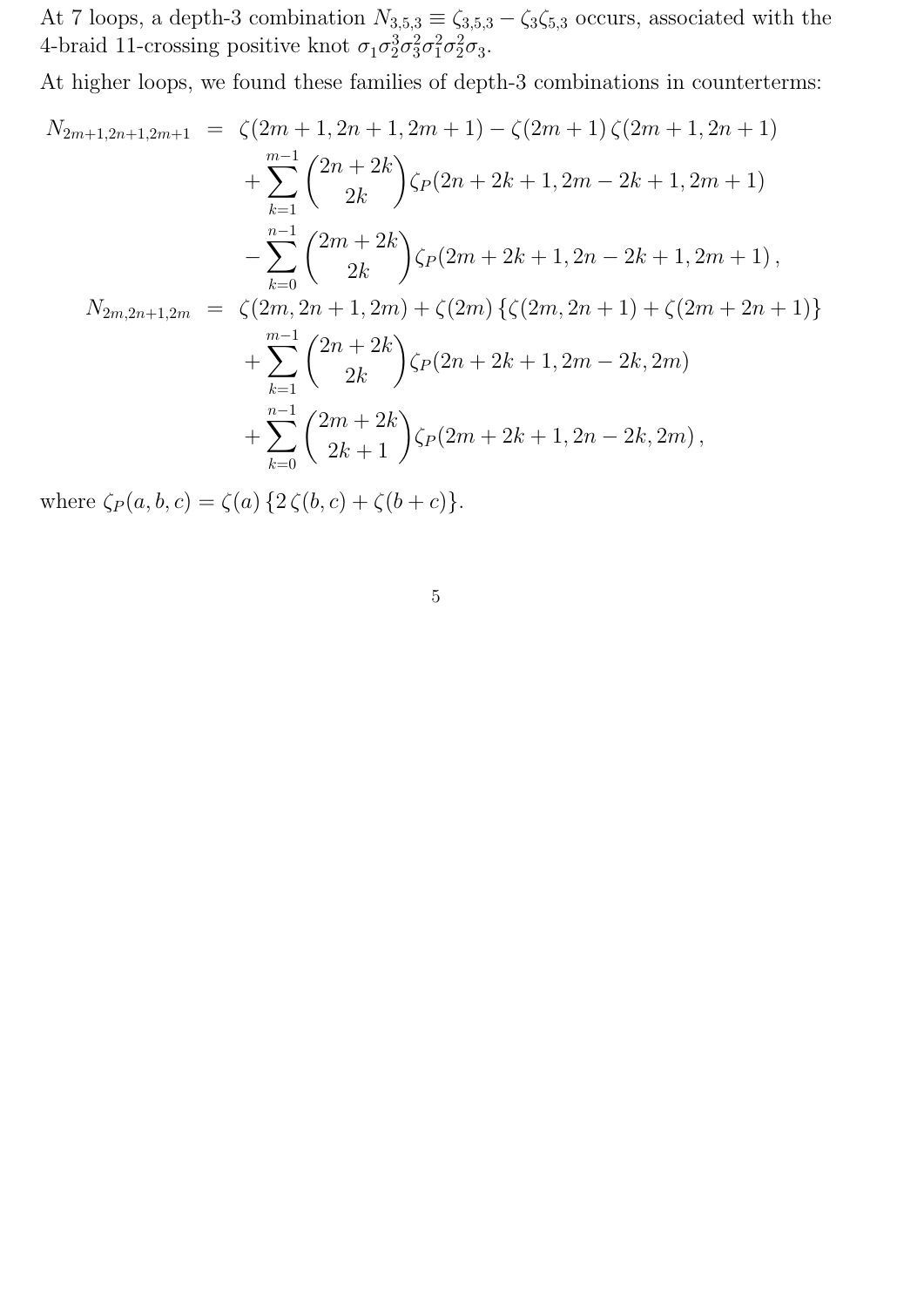We identified braid words of 5 classes of positive knots  $K$  associated with MZVs, along with their HOMFLY polynomials,  $X_{\mathcal{K}}(q, \lambda)$ :

| $\mathcal{K}$                                                                                  | $X_{\mathcal{K}}(q,\lambda)$                                                  |
|------------------------------------------------------------------------------------------------|-------------------------------------------------------------------------------|
| $\mathcal{T}_{2k+1}=\sigma_{1}^{2k+1}.$                                                        | $T_{2k+1} = \lambda^k (1 + q^2 (1 - \lambda) p_k)$                            |
| $^\top \mathcal{R}_{k,m} = \sigma_1 \sigma_2^{2k+1} \sigma_1 \sigma_2^{2m+1} \ .$              | $R_{k,m} = T_{2k+2m+3} + q^3 p_k p_m \Lambda_{k+m+1}$                         |
| $\mathcal{R}_{k,m,n} = \sigma_1 \sigma_2^{2k} \sigma_1 \sigma_2^{2m} \sigma_1 \sigma_2^{2n+1}$ | $R_{k,m,n} = R_{1,k+m+n-1} + q^6 p_{k-1} p_{m-1} r_n \Lambda_{k+m+n+1}$       |
| $\mathcal{S}_k = \sigma_1 \sigma_2^3 \sigma_3^2 \sigma_1^2 \sigma_2^{2k} \sigma_3$             | $S_k = T_3^2 T_{2k+3} + q^2 p_k r_2 (q^2(\lambda - 2) + q - 2) \Lambda_{k+3}$ |
| $\mathcal{S}_{k,m,n}=\sigma_1\sigma_2^{2k+1}\sigma_3\sigma_1^{2m}\sigma_2^{2n+1}\sigma_3$      | $S_{k,m,n} = T_{2k+2m+2n+3} + q^3(p_kp_m + p_mp_n + p_np_k)$                  |
|                                                                                                | $+(q^2(3-\lambda)-2q)p_kp_mp_n)\Lambda_{k+m+n+1}$                             |

with  $p_n = (1 - q^{2n})/(1 - q^2)$ ,  $r_n = (1 + q^{2n-1})/(1 + q)$ ,  $\Lambda_n = \lambda^n (1 - \lambda)(1 - \lambda q^2)$ . Noting that  $S_{1,1,1} = S_1$  and  $S_{m,n,0} = \mathcal{R}_{m,n,0} = \mathcal{R}_{m,n}$ , we obtained the third row of these enumerations by crossing number and weight:

|                                                                                                                                      |  |  |  |  |  |  | $n \mid 3$ 4 5 6 7 8 9 10 11 12 13 14 15 16 17 |  |
|--------------------------------------------------------------------------------------------------------------------------------------|--|--|--|--|--|--|------------------------------------------------|--|
| positive <i>n</i> -crossing knots $ 1 \t0 \t1 \t1 \t1 \t3 \t2 \t7 \t9 \t17 \t47 \t?$                                                 |  |  |  |  |  |  |                                                |  |
| primitive weight-n MZVs   1 0 1 0 1 1 1 1 2 2 3 3 4 5 7                                                                              |  |  |  |  |  |  |                                                |  |
| identified <i>n</i> -crossing knots $\begin{array}{ccccccccc} 1 & 0 & 1 & 0 & 1 & 1 & 1 & 1 & 2 & 2 & 3 & 3 & 4 & 5 & 5 \end{array}$ |  |  |  |  |  |  |                                                |  |

with two associations missing for MZVs of weight 17, at 10 loops.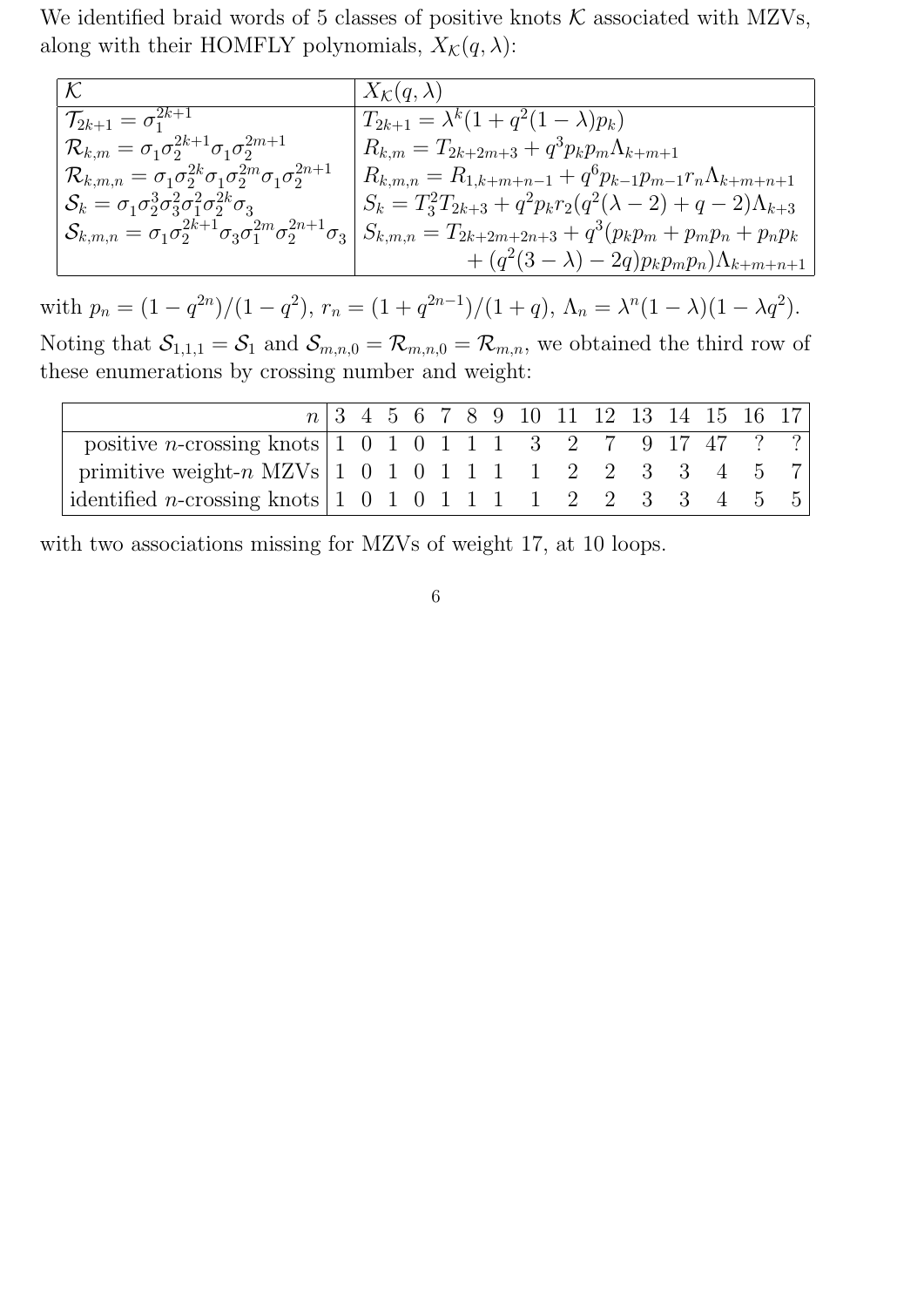### 2.2 What really happens at 7 loops and beyond?

There were two positive positive knots with 10 crossings which we could not associate to MZVs. There were three  $\phi^4$  counterterms at 7 loops that we could not identify. We concluded that MZVs would not suffice for  $\phi^4$  counterterms.

Positive knots, and hence the transcendentals associated with them by field theory, are richer in structure than MZVs. [arXiv:hep-th/9609128]

Maxim Konstsevich did not heed this and made a strong conjecture for Symanzik polynomials over  $\mathbf{F}_q$ , disproven by Prakash Belkale and Patrick Brosnan.

Later, I found that two unidentified counterterms are reducible to MZVs, namely

 $4572$ 

$$
P_{7,8} = \frac{22383}{20} \zeta_{11} + \frac{4572}{5} (\zeta_{3,5,3} - \zeta_3 \zeta_{5,3}) - 700 \zeta_3^2 \zeta_5 + 1792 \zeta_3 \left( \frac{9}{320} (12 \zeta_{5,3} - 29 \zeta_8) + \frac{45}{64} \zeta_5 \zeta_3 \right),
$$
  

$$
P_{7,9} = \frac{92943}{160} \zeta_{11} + \frac{3381}{20} (\zeta_{3,5,3} - \zeta_3 \zeta_{5,3}) - \frac{1155}{4} \zeta_3^2 \zeta_5 + 896 \zeta_3 \left( \frac{9}{320} (12 \zeta_{5,3} - 29 \zeta_8) + \frac{45}{64} \zeta_5 \zeta_3 \right).
$$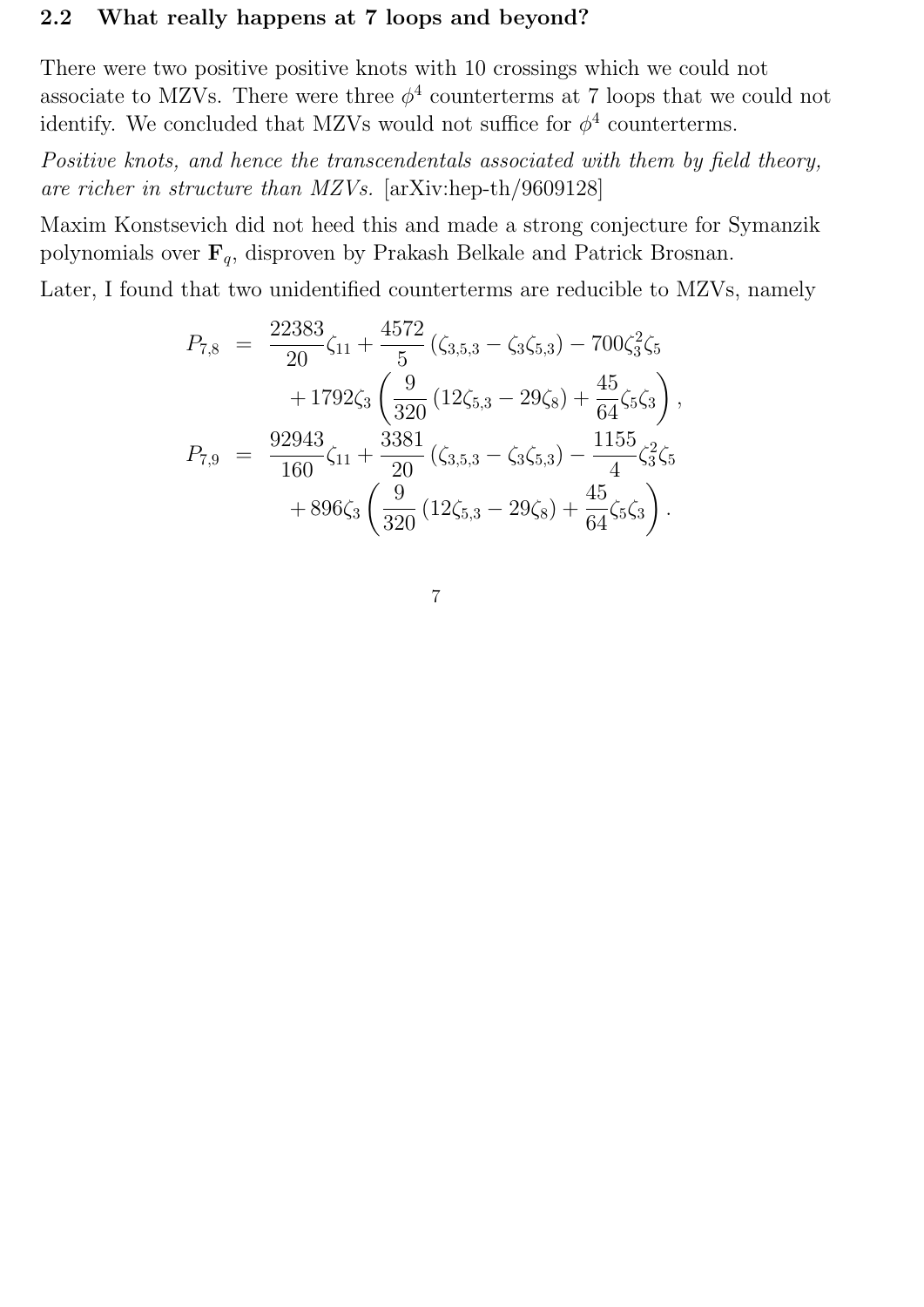These two reductions to MZVs, at 7 loops, are somewhat surprising. Francis Brown had predicted that alternating sums would suffice. Erik Panzer and Oliver Schnetz proved this, obtaining ornate combinations of alternating sums. Then the MZV datamine, developed by Johannes Blümlein, Jos Vermaseren and me, proves the two reductions to MZVs that I had found empirically.

The remaining 7-loop counterterm, now called  $P_{7,11}$  in the census of Schnetz, was predicted by Brown to reduce to polylogarithms of the sixth root of unity and was proven to do so by Panzer, in an amazing feat of analysis.

At 8 loops, polylogarithms fail to deliver all of the counterterms. There is a period whose obstruction to polylogarithmic reduction comes from a singular K3 surface associated to a cusp form with modular weight 3, coming from the symmetric square of an elliptic curve with conductor 49, as shown by Brown and Schnetz.

My subjective summary: Dirk's intuition that MZVs would not suffice at 7 loops and beyond was borne out by later analysis.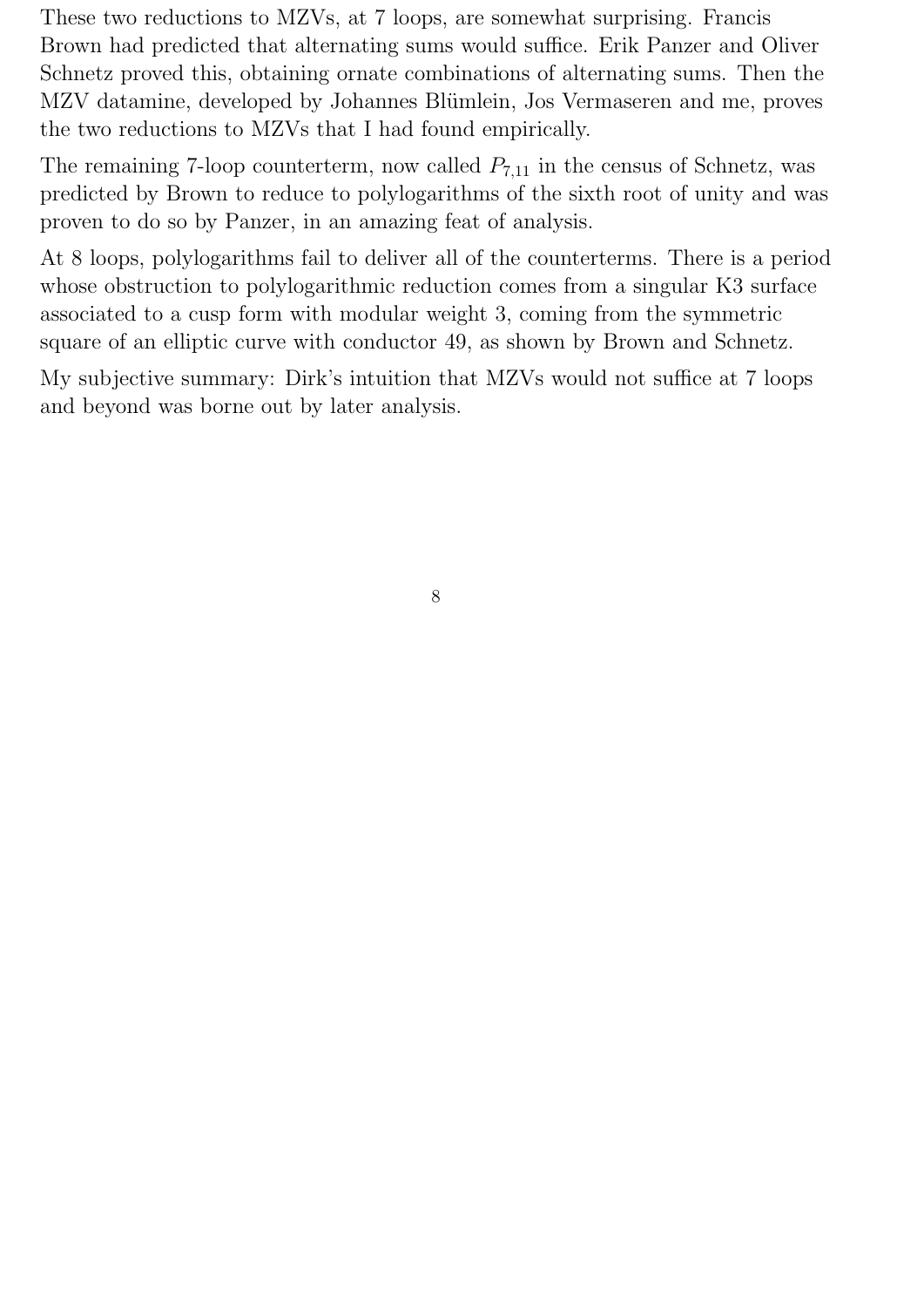

These four subgraphs generate every four-term relation. In each case, three arcs of a circle are indicated, with a chord connecting the upper pair. These arcs form part of a hamiltonian circuit that passes through every vertex of each diagram. The connections of vertices on other parts of the hamiltonian circuit need not yet concern us. From the bottom arc, connections are made, in turn, to the four parts of the hamiltonian circuit that are adjacent to the chord.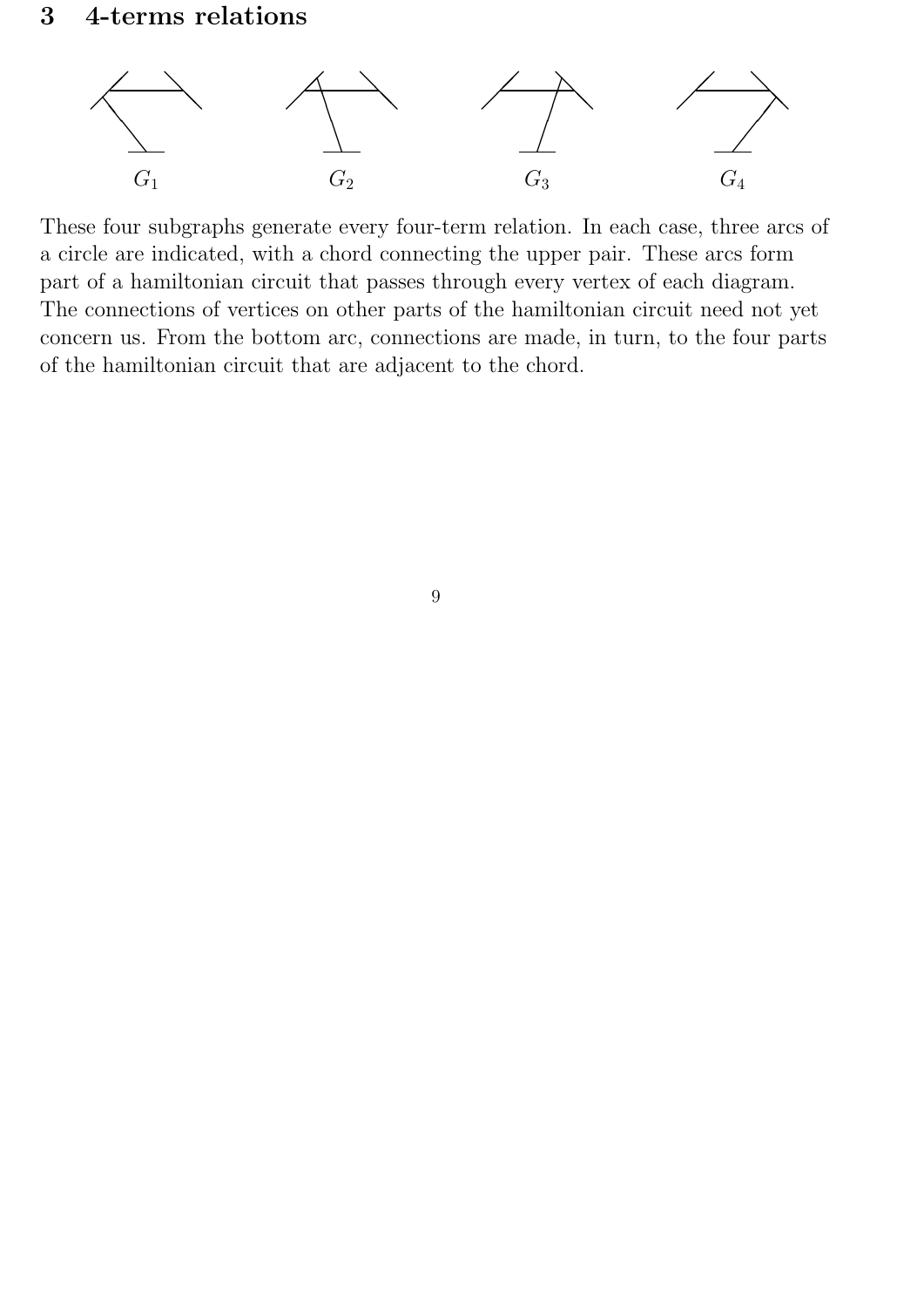We assume that the four terms:

- (i) are free of subdivergences;
- (ii) differ only by the subgraphs shown;
- (iii) have trivial vertices, involving no vectorial (or higher tensorial) structure;
- (iv) involve no propagator with spin  $s > \frac{1}{2}$ ;
- (v) modify one of the dimensionless couplings of a renormalizable theory.

The necessity of this set of provisos is not established. In a paper by Dirk Kreimer it is, however, claimed to be sufficient to derive the four-term relation

$$
\langle G_1 - G_2 + G_3 - G_4 \rangle = 0
$$

where  $\langle G_k \rangle$  is the corresponding counterterm, i.e. the coefficient of overall logarithmic divergence of the k-th of the four diagrams, numbered in cyclic order, These counterterms may be calculated by nullifying external momenta and internal masses, and cutting the diagram wheresoever one pleases, since infrared problems are excluded by the provisos.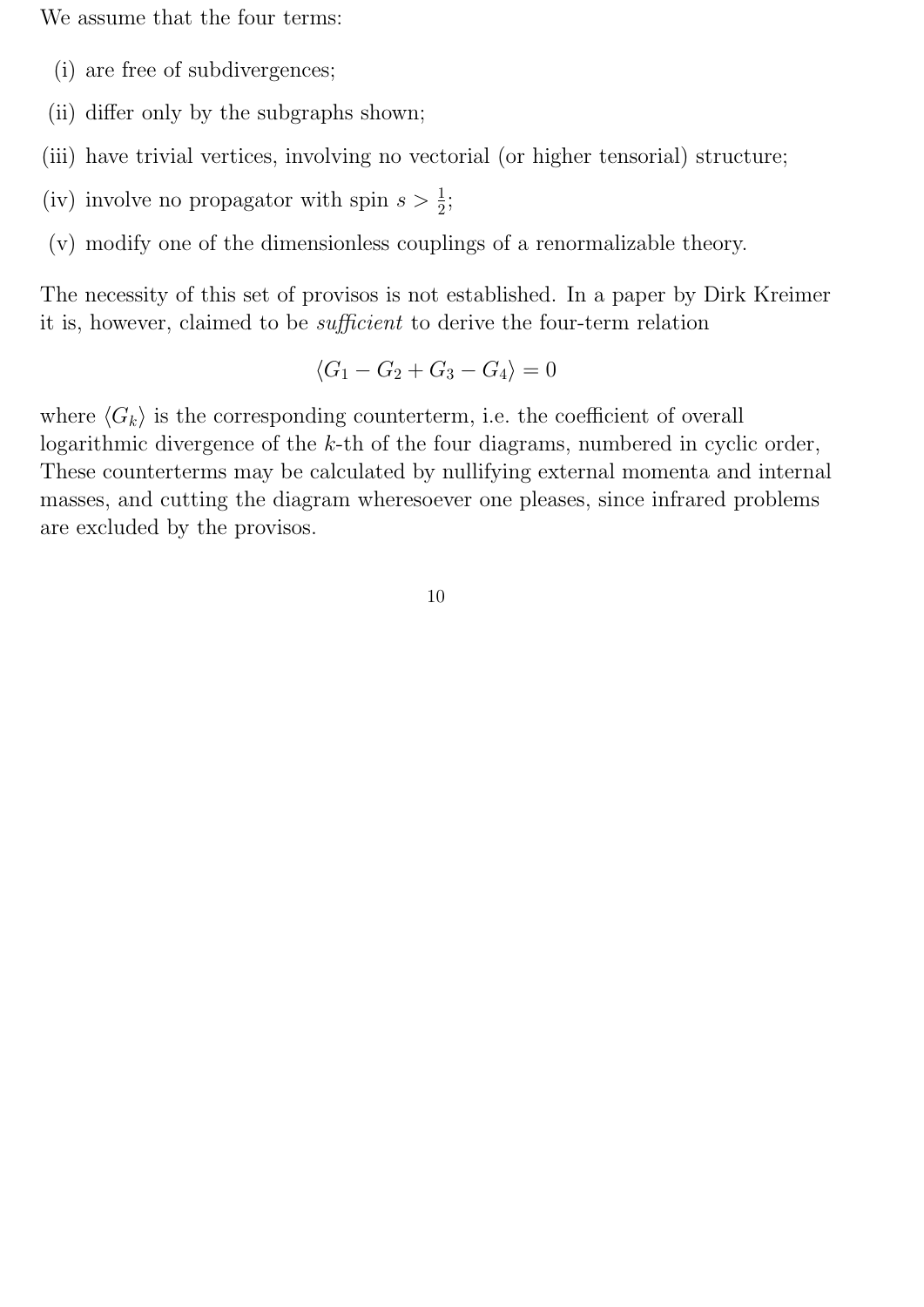To generate the four-loop test, consider the figure below, whose four blobs indicate the connections that will be made to the origin O. The horizontal double line represents the propagation of a Dirac fermion field,  $\psi$ , with a Yukawa coupling,  $\overline{\psi}\phi\psi$ , to a scalar boson field,  $\phi$ . At X there is a Yukawa coupling to an external boson, which prevents subdivergences. The asymmetry which it introduces also guarantees non-triviality of the four-term relation. Now we connect the origin O to each of the four blobs, in turn, so that O becomes a  $\phi^4$  vertex. Masses are then set to zero, and the external momenta at A, B and X are nullified, to give the 4 terms.

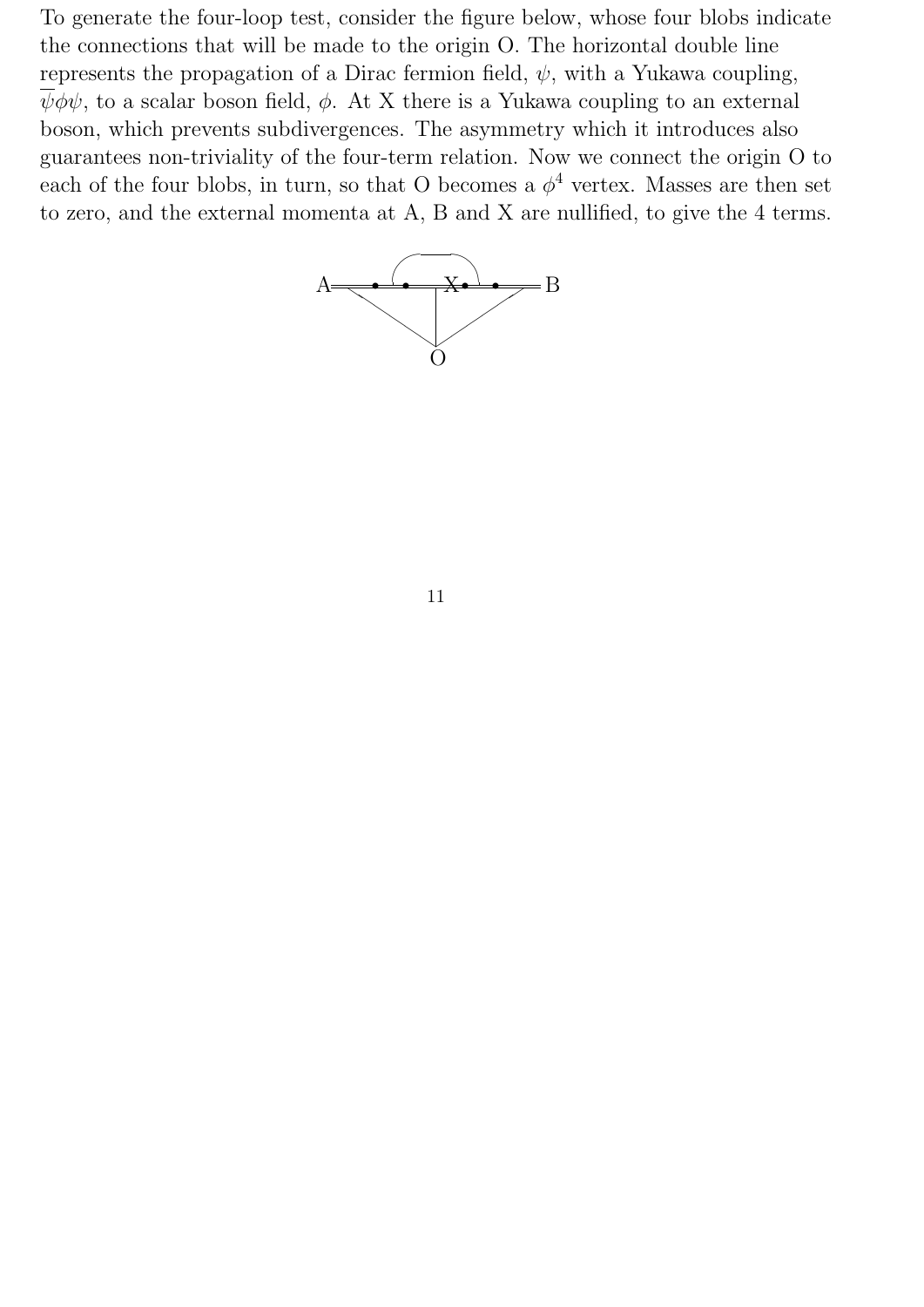The four terms, after nullification, cut at convenient places:



Explicit expressions for the four counterterms may be compactly written using

$$
d\mu_n = \frac{(p_0^2)^{1+n\varepsilon}}{(p_n - p_0)^2} \prod_{k=1}^n \frac{d^D p_k}{\pi^{D/2}} \frac{G(1+\varepsilon)}{[G(1)]^2} \frac{1}{p_k^2} \frac{1}{(p_{k-1} - p_k)^2}
$$

as a n-loop integration measure in  $D \equiv 4 - 2\varepsilon$  euclidean dimensions, with  $p_0$  as the cut momentum, and  $G(\alpha) \equiv \Gamma(D/2 - \alpha)/\Gamma(\alpha)$ .

12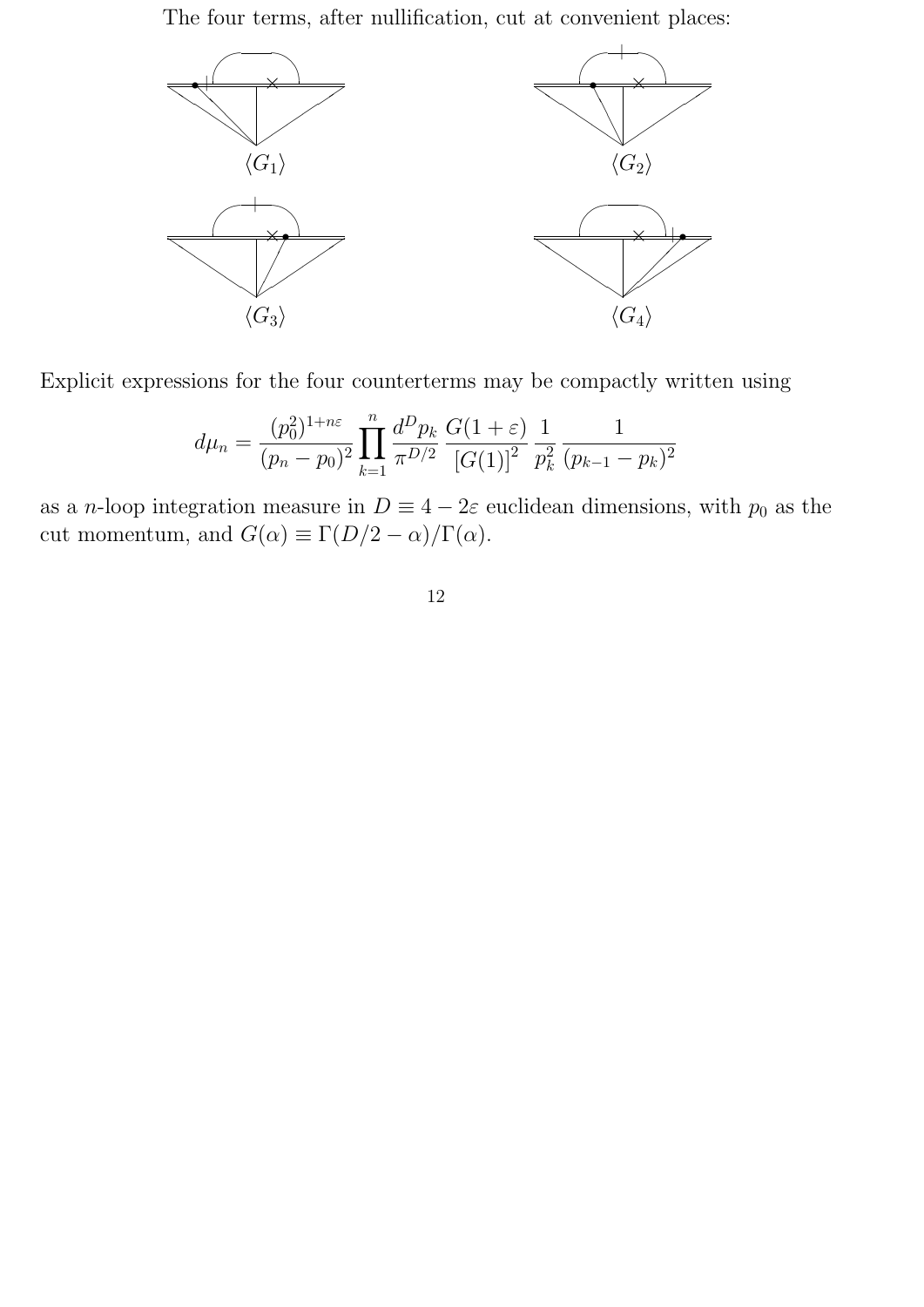The four terms of are given by

$$
\langle G_1 \rangle = \frac{1}{4} \lim_{\varepsilon \to 0} \text{Tr} \int d\mu_2 \frac{1}{\not p_1} \not p_{02}
$$
  

$$
\langle G_2 \rangle = \frac{1}{4} \lim_{\varepsilon \to 0} \text{Tr} \int d\mu_3 \frac{1}{\not p_{10}} \not p_1 \not p_2 \frac{1}{\not p_{30}}
$$
  

$$
\langle G_3 \rangle = \frac{1}{4} \lim_{\varepsilon \to 0} \text{Tr} \int d\mu_3 \frac{1}{\not p_{10}} \not p_1 \not p_3 \frac{1}{\not p_{30}}
$$
  

$$
\langle G_4 \rangle = \frac{1}{4} \lim_{\varepsilon \to 0} \text{Tr} \int d\mu_2 \frac{1}{\not p_1} \not p_{12}
$$

with  $p_{ij} \equiv p_i - p_j$ .

To proceed, we use the following properties of the measures:

$$
\int d\mu_1 = -\frac{1}{\varepsilon}
$$

$$
\lim_{\varepsilon \to 0} \int d\mu_n = {2n \choose n} \zeta_{2n-1}
$$

$$
\int d\mu_2 \frac{p_0 \cdot p_1}{p_1^2} = \frac{1+2\varepsilon}{2} \int d\mu_2
$$

$$
\int d\mu_2 \frac{p_1 \cdot p_2}{p_1^2} = \frac{1+\varepsilon}{2} \int d\mu_2
$$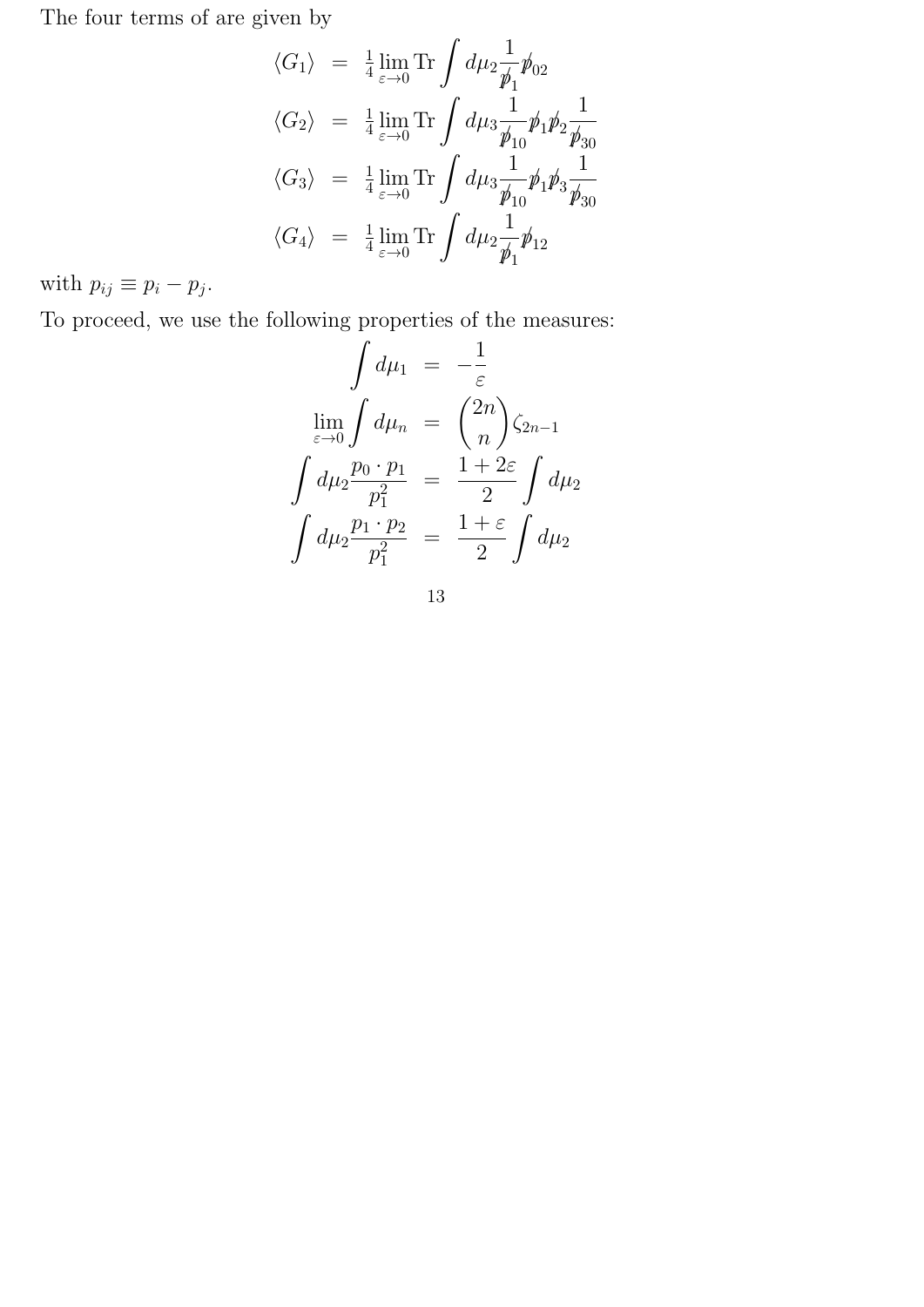These results lead to immediate evaluation of  $\langle G_1 \rangle = 0$  and  $\langle G_4 \rangle = 3\zeta_3$ .

To complete the experimentum crucis, we use integration by parts on the central triangles of  $\langle G_2 \rangle$  and  $\langle G_3 \rangle$  Each term so generated lacks a fermion propagator. Subintegration then reduces the integrals to combinations of terms of two-loop form, each with a propagator raised to a non-integer power. This method is intrinsically D-dimensional; at  $\varepsilon = 0$  separate contributions diverge. Performing the subintegrations and relabelling momenta, we obtain

$$
\int d\mu_3 \frac{1}{\not p_{10}} \not p_1 \not p_k \frac{1}{\not p_{30}} = \int d\mu_2 \frac{1}{\not p_{10}} H_k \frac{1}{\not p_{20}}
$$

for  $k = 2, 3$ , with

$$
(D-3)H_2 = \frac{\not p_1(\not p_1 + \not p_2)(E_{10} - E_{12})}{\varepsilon} + (\not p_0 \not p_1 + \not p_1 \not p_2)E_{10}
$$
  

$$
(D-4)H_3 = \frac{2\not p_1 \not p_2(E_{10} - E_{12})}{\varepsilon} + 2\not p_0 \not p_2 E_{10}
$$

and  $E_{ij} \equiv (p_0^2)$  $\{a_0^2/p_{ij}^2\}$ <sup> $\varepsilon$ </sup>. Evaluation of  $\langle G_3 \rangle$ , from  $H_3$ , thus requires one to expand two-loop integrals to  $O(\varepsilon^2)$ . However, we found that this did not generate  $\zeta_5$ .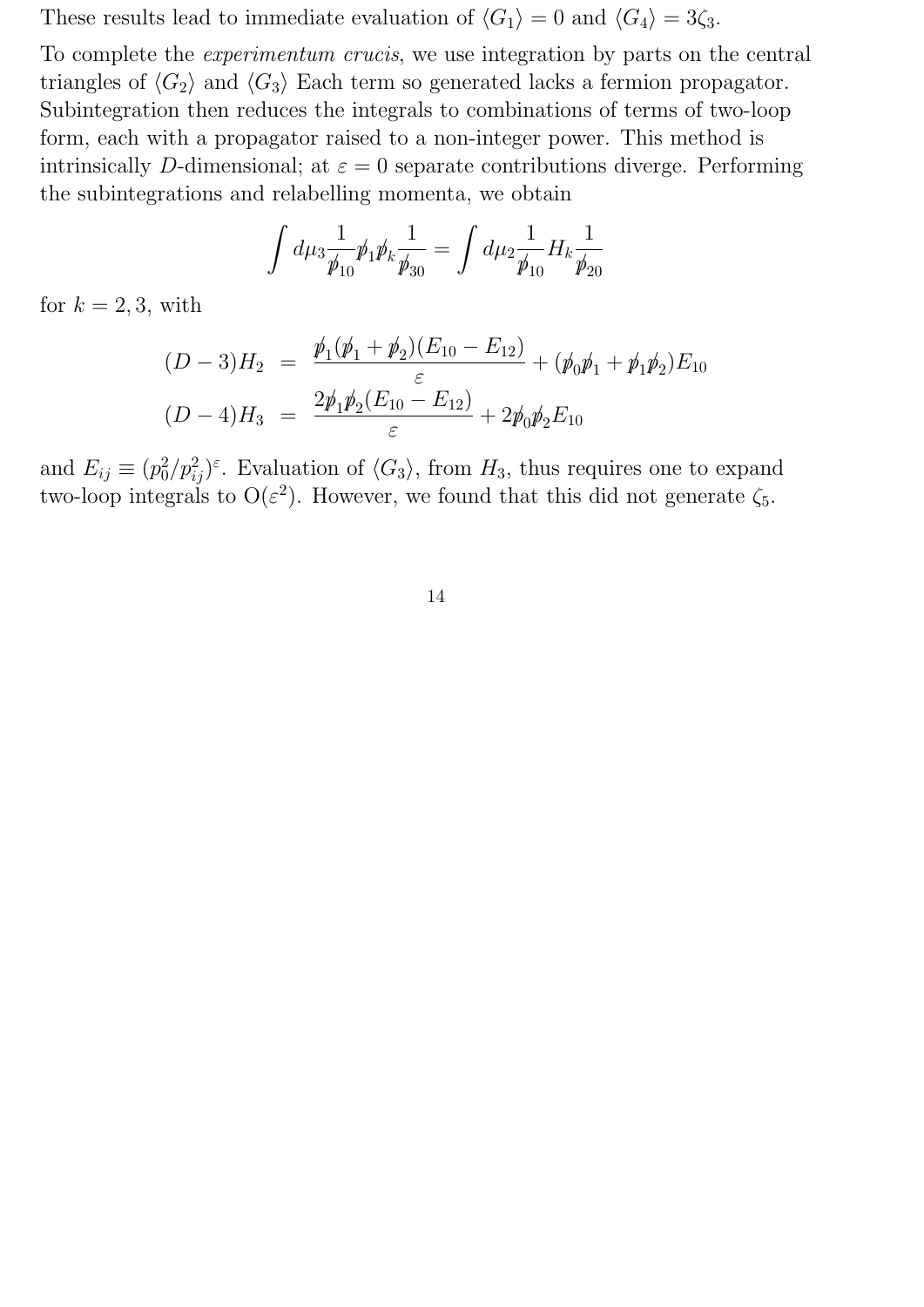The final step was accomplished by developing  $\varepsilon$ -expansions of Saalschützian  ${}_{3}F_{2}$ series, as in my work with Gracey and Kreimer on critical exponents. This gives  $\langle G_2 \rangle = 3\zeta_3$  and  $\langle G_3 \rangle = 6\zeta_3$  and verifies the four-term relation in its sole non-trivial appearance below five loops:

$$
\langle G_1 - G_2 + G_3 - G_4 \rangle = 0 - 3\zeta_3 + 6\zeta_3 - 3\zeta_3 = 0.
$$

#### 3.1 Vector couplings and vector propagators

If we replace the Yukawa coupling by  $\gamma_{\mu}$ , there is no 4-term relation:

$$
\langle \tilde{G}_1 \rangle = \frac{1}{16} \lim_{\varepsilon \to 0} \text{Tr} \, \gamma^{\mu} \int d\mu_2 \frac{1}{\not p_1} \not p_{12} \gamma_{\mu} \frac{1}{\not p_{12}} \not p_{02} = \frac{3\zeta_3 - 1}{2}
$$
\n
$$
\langle \tilde{G}_2 \rangle = \frac{1}{16} \lim_{\varepsilon \to 0} \text{Tr} \, \gamma^{\mu} \int d\mu_3 \frac{1}{\not p_{10}} \not p_{1} \not p_{2} \not p_{3} \gamma_{\mu} \frac{1}{\not p_{3}} \frac{1}{\not p_{30}} = \frac{3\zeta_3 + 1}{2}
$$
\n
$$
\langle \tilde{G}_3 \rangle = \frac{1}{16} \lim_{\varepsilon \to 0} \text{Tr} \, \gamma^{\mu} \int d\mu_3 \frac{1}{\not p_{10}} \not p_{1} \not p_{2} \gamma_{\mu} \frac{1}{\not p_{2}} \not p_{3} \frac{1}{\not p_{30}} = -3\zeta_3
$$
\n
$$
\langle \tilde{G}_4 \rangle = \frac{1}{16} \lim_{\varepsilon \to 0} \text{Tr} \, \gamma^{\mu} \int d\mu_2 \frac{1}{\not p_{1}} \not p_{12} \not p_{02} \gamma_{\mu} \frac{1}{\not p_{02}} = -\frac{3}{2}\zeta_3
$$

Similarly, there is no four-term relation when the chord is a vector boson.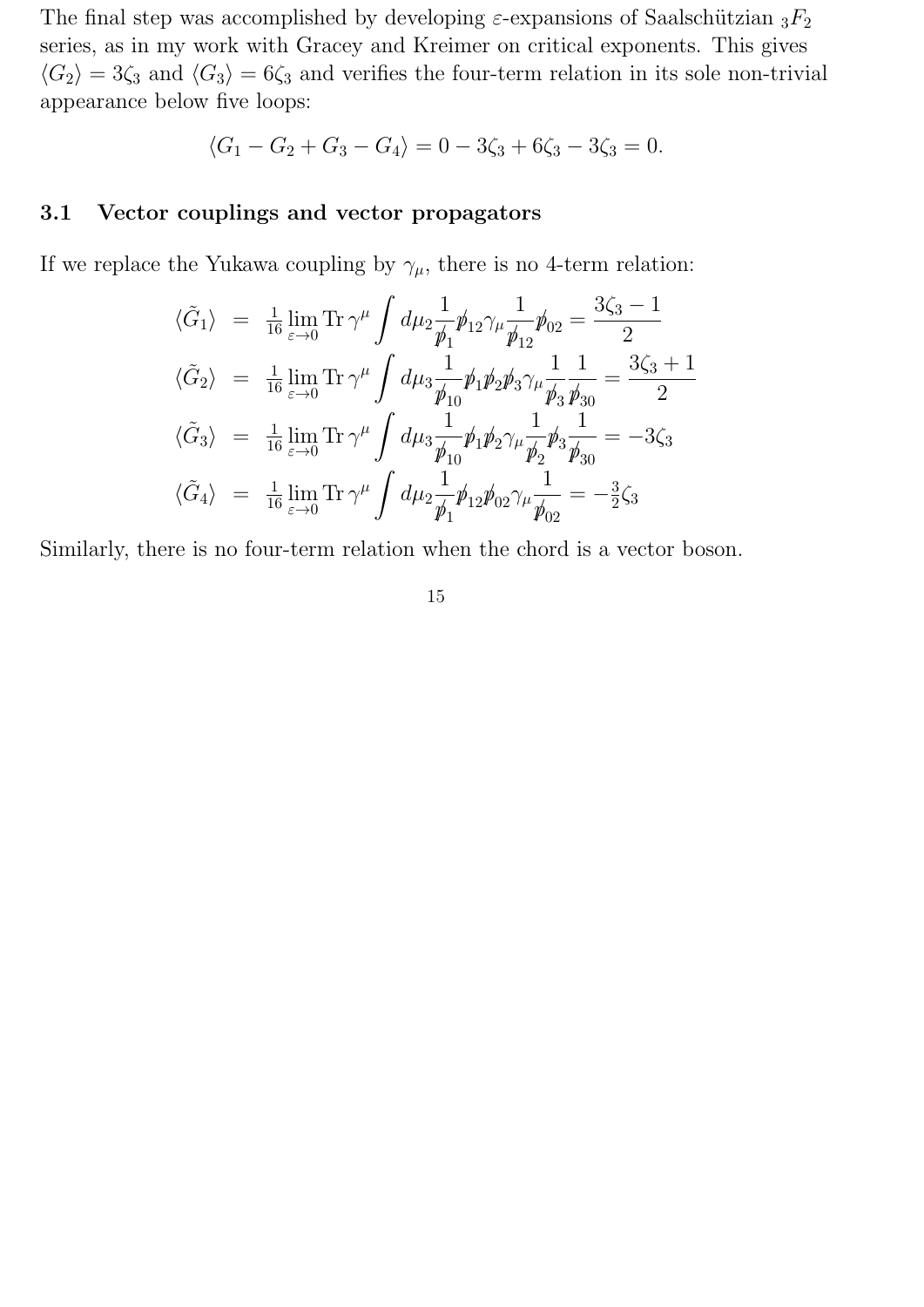#### 3.2 Indications of richer structure at five loops

There is a class of five-loop subdivergence-free counterterms that may be obtained from integration by parts: those whose momentum flow is that of the wheel with five spokes. Consider a putative 4-term relation, generated as follows.

To generate four terms, at five loops, connect O to each blob, in turn.



Each term is a radiative correction to a  $\overline{\psi}\phi^2\psi$  coupling, induced by Yukawa couplings and a non-renormalizable  $\phi^5$  interaction. Thanks to ideas from John Gracey, we evaluated the terms using integration by parts for five-spoke wheels, via recurrence relations on 15 exponents of Lorentz scalars.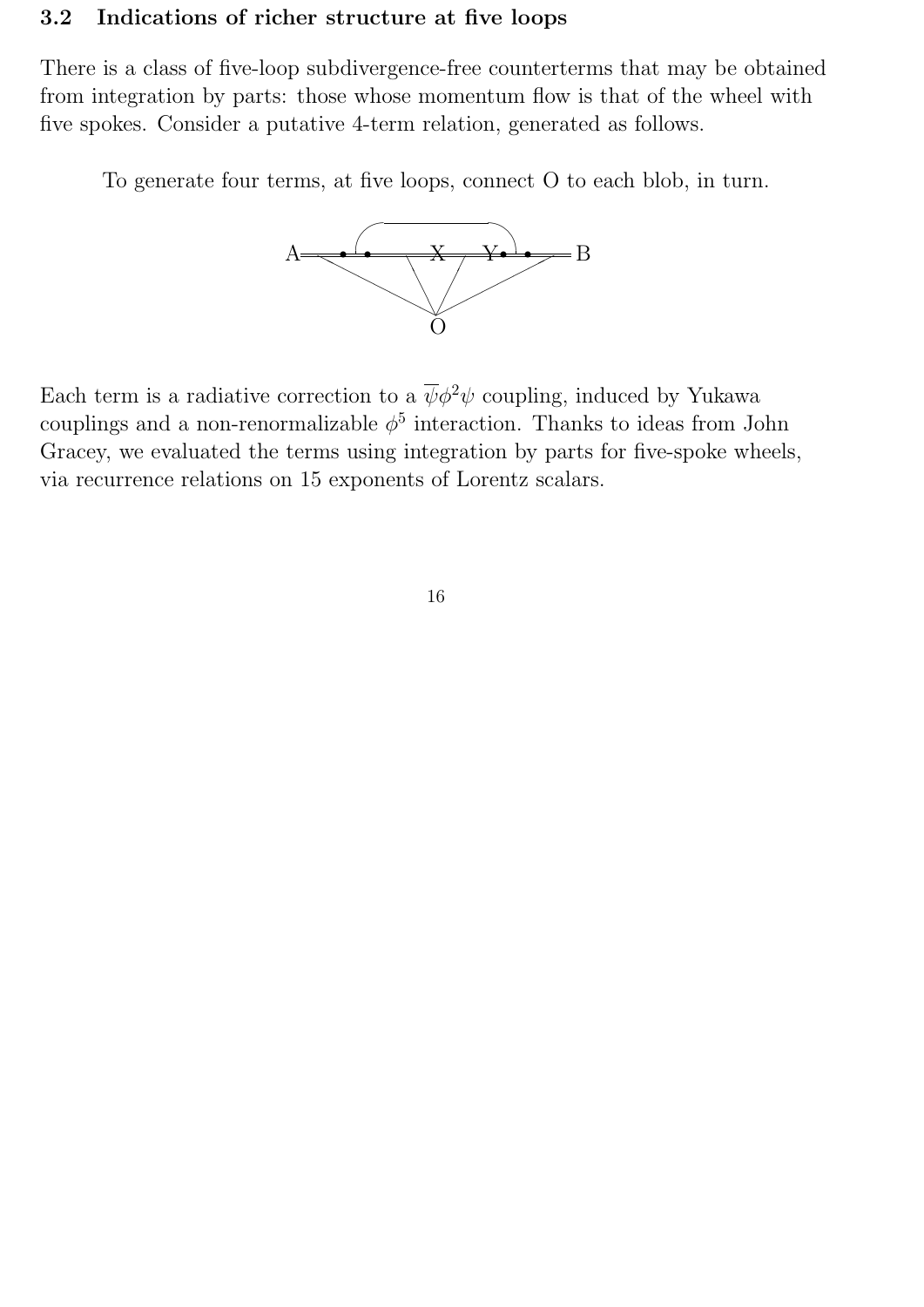We found that the counterterms

$$
\langle \overline{G}_1 \rangle = \frac{1}{4} \lim_{\varepsilon \to 0} \text{Tr} \int d\mu_3 \rlap{\,/} \frac{1}{\rlap{\,/} \frac{1}{\rlap{\,/} \frac{1}{\rlap{\,/} \frac{1}{\rlap{\,/} \frac{1}{\rlap{\,/} \frac{1}{\rlap{\,/} \frac{1}{\rlap{\,/} \frac{1}{\rlap{\,/} \frac{1}{\rlap{\,/} \frac{1}{\rlap{\,/} \frac{1}{\rlap{\,/} \frac{1}{\rlap{\,/} \frac{1}{\rlap{\,/} \frac{1}{\rlap{\,/} \frac{1}{\rlap{\,/} \frac{1}{\rlap{\,/} \frac{1}{\rlap{\,/} \frac{1}{\rlap{\,/} \frac{1}{\rlap{\,/} \frac{1}{\rlap{\,/} \frac{1}{\rlap{\,/} \frac{1}{\rlap{\,/} \frac{1}{\rlap{\,/} \frac{1}{\rlap{\,/} \frac{1}{\rlap{\,/} \frac{1}{\rlap{\,/} \frac{1}{\rlap{\,/} \frac{1}{\rlap{\,/} \frac{1}{\rlap{\,/} \frac{1}{\rlap{\,/} \frac{1}{\rlap{\,/} \frac{1}{\rlap{\,/} \frac{1}{\rlap{\,/} \frac{1}{\rlap{\,/} \frac{1}{\rlap{\,/} \frac{1}{\rlap{\,/} \frac{1}{\rlap{\,/} \frac{1}{\rlap{\,/} \frac{1}{\rlap{\,/} \frac{1}{\rlap{\,/} \frac{1}{\rlap{\,/} \frac{1}{\rlap{\,/} \frac{1}{\rlap{\,/} \frac{1}{\rlap{\,/} \frac{1}{\rlap{\,/} \frac{1}{\rlap{\,/} \frac{1}{\rlap{\,/} \frac{1}{\rlap{\,/} \frac{1}{\rlap{\,/} \frac{1}{\rlap{\,/} \frac{1}{\rlap{\,/} \frac{1}{\rlap{\,/} \frac{1}{\rlap{\,/} \frac{1}{\rlap{\,/} \frac{1}{\rlap{\,/} \frac{1}{\rlap{\,/} \frac{1}{\rlap{\,/} \frac{1}{\rlap{\,/} \frac{1}{\rlap{\,/} \frac{1}{\rlap{\,/} \frac{1}{\rlap{\,/} \frac{1}{\rlap{\,/} \frac{1}{\rlap{\,/} \frac{1}{\rlap{\,/} \frac{1}{\rl
$$

fail to satisfy a four-term relation. This failure was the origin of proviso that four-term relations are associated with renormalizable field theories.

Remarkably, a four-term relation is obtained, if one moves the external vertex Y, on the  $p_4$  line of  $\langle \overline{G}_2 \rangle$ , to the  $p_3$  line where X resides, giving

$$
\langle \overline{G}_2^* \rangle = \frac{1}{4} \lim_{\varepsilon \to 0} \text{Tr} \int d\mu_4 \frac{1}{\not p_{10}} \not p_1 \not p_2 \frac{1}{\not p_3} \not p_4 \frac{1}{\not p_{40}} = 10 \zeta_5 - 2 \zeta_3
$$

and hence non-trivial five-loop cancellation

$$
\langle \overline{G}_1 - \overline{G}_2^* + \overline{G}_3 - \overline{G}_4 \rangle = -2\zeta_3 - (10\zeta_5 - 2\zeta_3) + 20\zeta_5 - 10\zeta_5 = 0.
$$